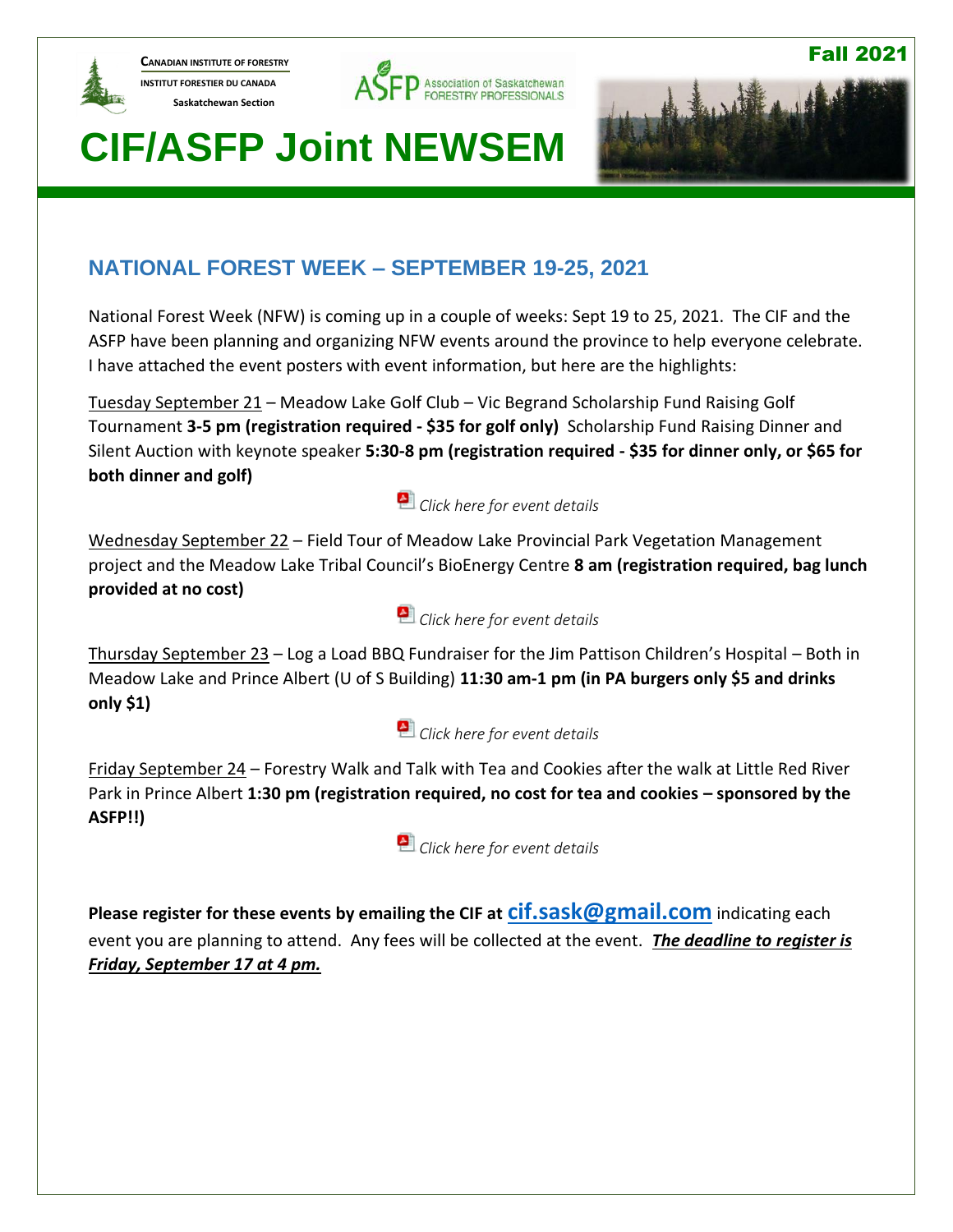#### Summer 2021

## **CIF/ASFP Joint NEWSEM**

We are also looking for volunteers to help with any of the events, especially the Log A Load BBQ in Prince Albert on Thursday. We will need people for a number of jobs that day: set up before the BBQ, collecting money during the BBQ, people to help serve the burgers and drinks, a couple of people to flip burgers, some folks to help clean up after the BBQ. Contact Vicki Gauthier [\(vicki.gauthier@gov.sk.ca\)](mailto:vicki.gauthier@gov.sk.ca) if you can help out with any of these events!

Thank you,

Your NFW Planning Committee!

- Amber Dereshkevich
- April Lesko
- Lindsay Dandridge
- Kim Clark
- **Bill Thibeault**
- Sindy Nicholson
- Vicki Gauthier

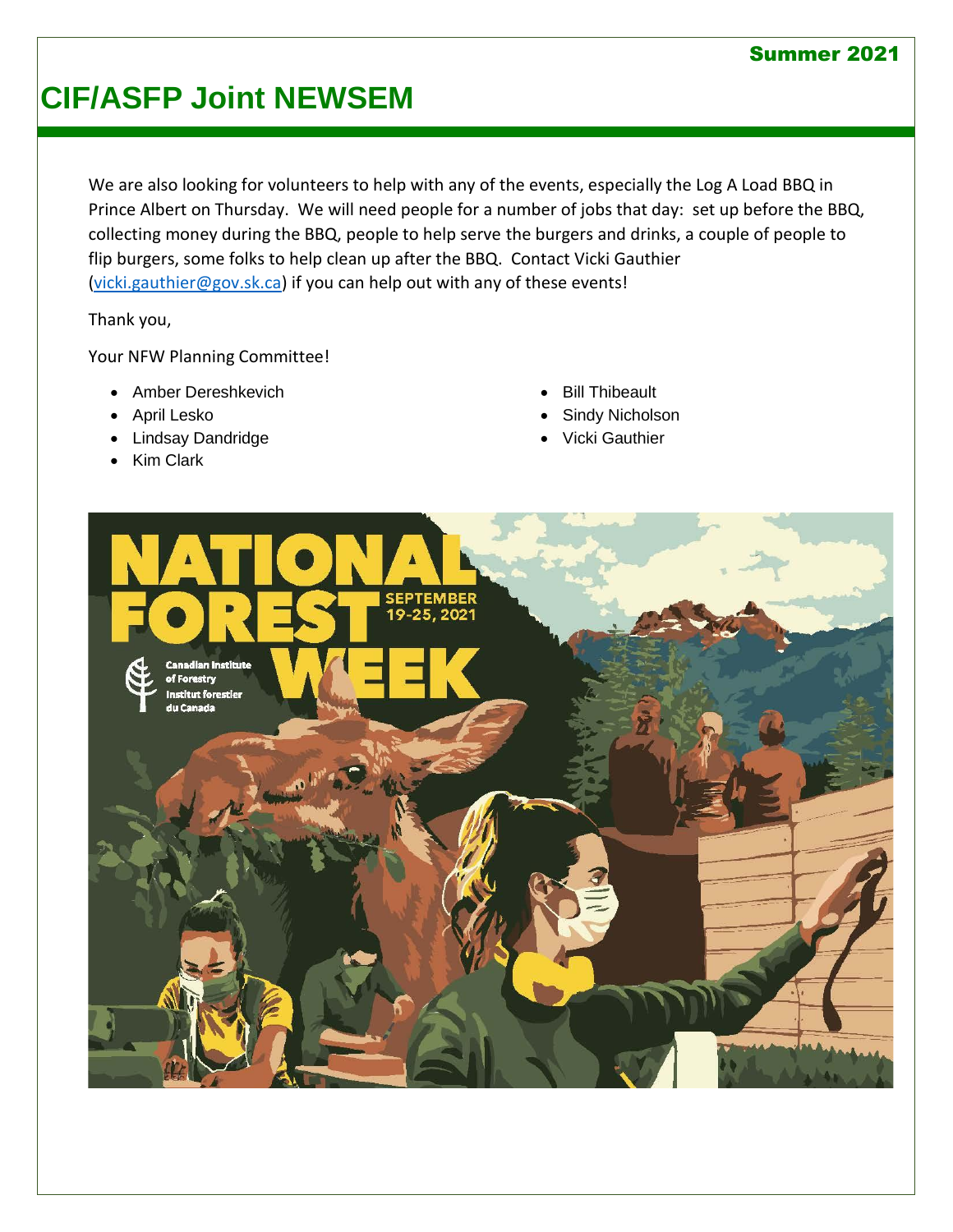

**CANADIAN INSTITUTE OF FORESTRY INSTITUT FORESTIER DU CANADA Saskatchewan Section** 





Fall 2021

## **CIF/ASFP Joint NEWSEM**

### **AGM 2018 ANNUAL GENERAL MEETING**

On April 14th, 2021, the *2021 ASFP Annual General Meeting was* held via video conferencing.

During the Nomination and Elections of Officers, **Kendell Senger** and **April Lesko** joined as *Councilors*.

Plus returning for the second year of their term are Brogan Cyr, John Daisley, Ed Kwiatkowski, Kerry McIntyre, Spiros Papastergiou, and David Stevenson.

Continuing service as member of the Executive are Darryl Sande, Bill Thibeault, Lane Gelhorn, Peter Sigurdson, Michelle Young and Kim Clark.

Welcome to the new Council members!

Meeting Minutes and Reports can be found on the association's website:

<http://www.asfp.ca/resources/past-meetings-and-minutes>

The recording of the AGM can be also watched by clicking the following link: [Recorded Presentation](https://1drv.ms/v/s!AjA0aF64BXBKg_t7ITaDAyGeoaKqbQ?e=jFfai2) \*

*\* Loading time can take a while as this is a large file. Fast forward to the 6:00 minute mark of the video to meeting to skip to the meeting start.*

### **LEARNING SESSIONS**

On Wednesday, June 16th, 2021, ASFP and CIF hosted a Joint Learning Event. Three esteemed guests spoke on the Future for Forestry in the Face of Climate Change. Videos and Presentation materials can be found on the association's website.

FOREST CARBON IS A FOREST PRODUCT by Dave Stevenson, Director of Canadian Operations, Finite Carbon [Presentation Slides](https://1drv.ms/b/s!AjA0aF64BXBKg_17LyyWNDeY_7fP1Q?e=bAJ0fg)

CLIMATE CHANGE ADAPTION TOOLBOX by Dr. Mark Johnston, Senior Research Scientist, Saskatchewan Research Council [Recorded Presentation](https://1drv.ms/v/s!AjA0aF64BXBKg_9QG8Qwq-Hggz2Q7g?e=zU97pV%0c)

WILDFIRES AND CLIMATE CHANGE - Dr. Mike Flannigan Professor, Department of Renewable Resources, University of Alberta [Recorded Presentation](https://1drv.ms/u/s!AjA0aF64BXBKg_9gLTvWhioigvHbRQ?e=JHRi05)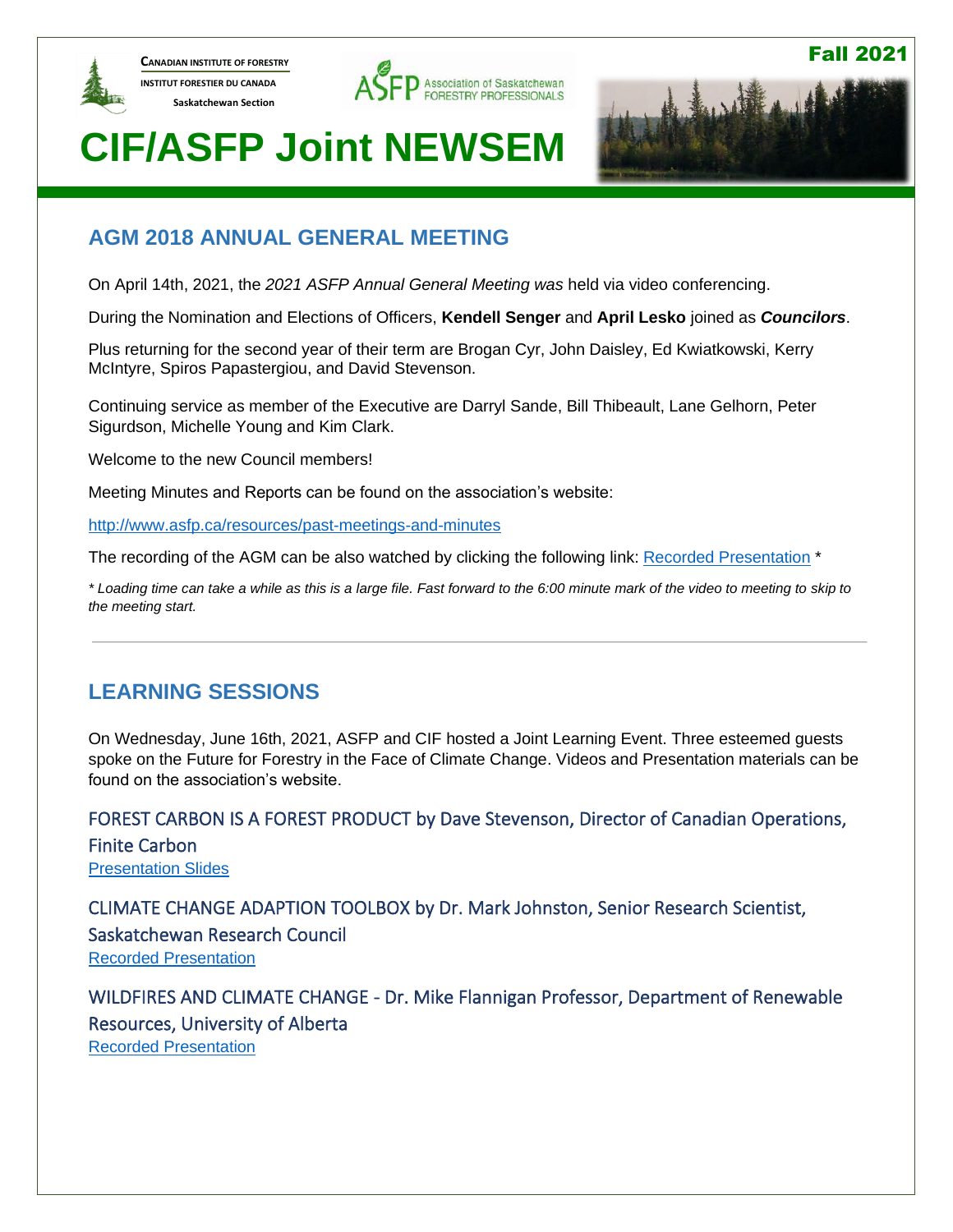#### Summer 2021

## **CIF/ASFP Joint NEWSEM**

### **ASSOCIATION UPDATES**

#### TERMS OF REFERENCE

Council has reviewed and updated the Terms of Reference (ToR) for our committees. The updated ToRs are uploaded to ASFP web page - <https://www.asfp.ca/>

#### REGISTRAR'S ROLE

To strengthen communication to our membership, the Registrar will assume a more active role and will be the main contact with members on behalf of each committee. This also strengthens our brand recognition as the Registrar is communicating through an Association email account.

#### EXECUTIVE COMMITTEE

Starting in September, the Executive will meet monthly to increase our focus on the business of the Association, and we encourage input from any Committee Chair or Committee member on priority action items. We will also be rolling out the results of our strategic planning session and incorporating key result areas into future focus areas.

Please feel free to reach out to an Executive Member if you have any concerns or have identified an opportunity for improvement.

*Yours truly,*

*Darryl Sande RPF*

*President, Association of Saskatchewan Forestry Professionals*

### **MEMBERSHIP UPDATE**

The following individuals are no longer registered with the Association of Saskatchewan Forestry Professionals as forestry professionals, nor can they use the titles RPF, RPFT, FIT or FTIT in the Province of Saskatchewan:

| Donna Lundquist        | <b>Owen Price</b>   |
|------------------------|---------------------|
| <b>Matthew Burtney</b> | <b>Brent Bitter</b> |
| Howard DeLong          | <b>Ryan Sandry</b>  |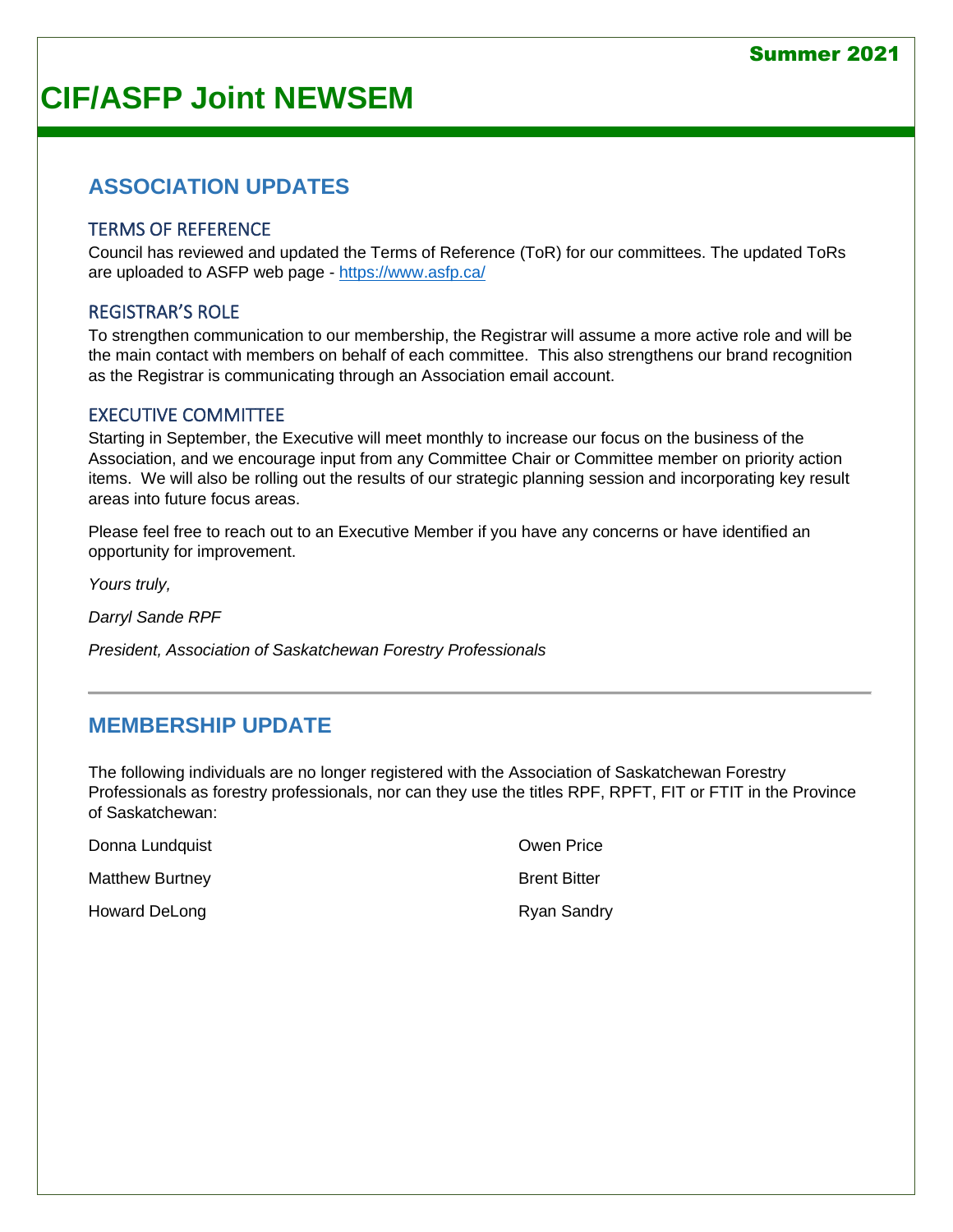## **NATIONAL TRUTH AND RECONCILIATION DAY**

The National Day for Truth and Reconciliation is designated as an opportunity to 'recognize and commemorate the legacy of residential schools.' It was originally proposed in 2015 by the Truth and Reconciliation Commission of Canada, which under Action 80 called upon the federal government, in collaboration with Aboriginal peoples, to establish a statutory holiday "to honour Survivors, their families, and communities, and ensure that public commemoration of the history and legacy of residential schools remains a vital component of the reconciliation process."

National Center for Truth and Reconciliation web page[: https://nctr.ca/records/reports/](https://nctr.ca/records/reports/)

September 30 has been observed since 2013 as Orange Shirt Day, a movement to recognize the colonial legacy of residential schools and commit to the ongoing process of reconciliation. Orange Shirt Day recalls the experience of residential school Survivor Phyllis Webstad, who at six was stripped of her shiny new orange shirt on her first day attending the St. Joseph Mission Residential School near Williams Lake, BC. The date of September 30 was chosen because it was the time of year when Indigenous children were removed from their families and forced to attend residential schools.

Orange Shirt Day web site<https://www.orangeshirtday.org/>

The day has been created to give everyone an opportunity to recognize and commemorate the legacy of residential schools, which more than 150,000 First Nations, Metis and Inuit children were forced to attend between the 1870s and 1997.

As part of the Call to Action, employers are called upon to address items in the Truth and Reconciliation recommendations which are:

**57.** We call upon federal, provincial, territorial, and municipal governments to provide education to public servants on the history of Aboriginal peoples, including the history and legacy of residential schools, the United Nations Declaration on the Rights of Indigenous Peoples, Treaties and Aboriginal rights, Indigenous law, and Aboriginal–Crown relations. This will require skills-based training in intercultural competency, conflict resolution, human rights, and anti-racism.

#### And:

**92.** We call upon the corporate sector in Canada to adopt the United Nations Declaration on the Rights of Indigenous Peoples as a reconciliation framework and to apply its principles, norms, and standards to corporate policy and core operational activities involving Indigenous peoples and their lands and resources. This would include, but not be limited to, the following:

iii. Provide education for management and staff on the history of Aboriginal peoples, including the history and legacy of residential schools, the United Nations Declaration on the Rights of Indigenous Peoples, Treaties and Aboriginal rights, Indigenous law, and Aboriginal-Crown relations. This will require skills based training in intercultural competency, conflict resolution, human rights, and anti-racism.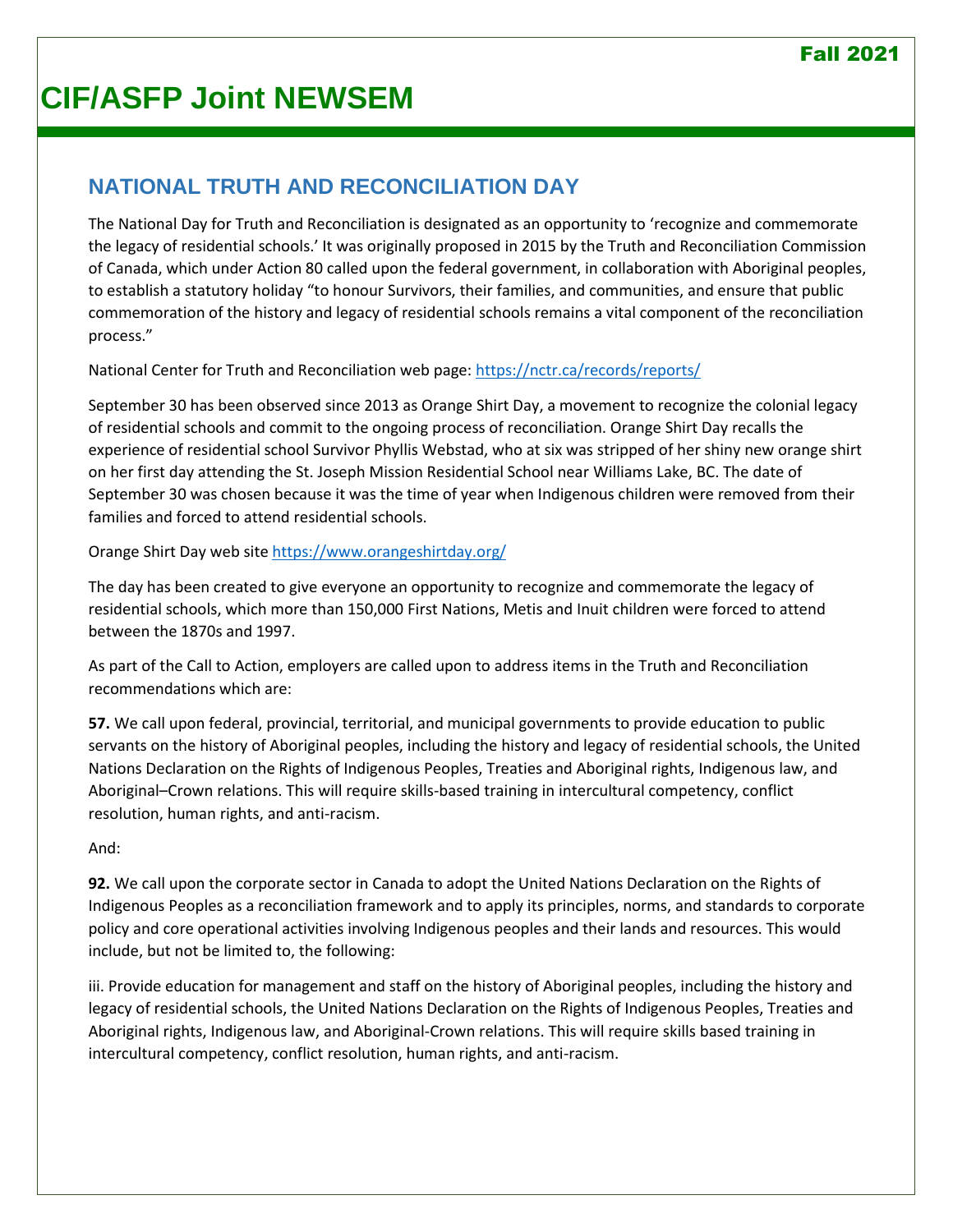Where the day is not a paid holiday employers might consider asking staff not to book any meetings on this day and instead set aside time specifically for learning about indigenous people/values/reconciliation. Treat it as day of learning and reflection.

## **STRATEGIC PLANNING SESSION**

The strategic planning engagement session was well attended by a representative cross section of the Association of Saskatchewan Forestry Professionals (ASFP) membership. The focused discussions were wide ranging and delved into both suggested strategies and possible ways of achieving them as is often the case in these types of stakeholder engagements.

Through the feedback from the members to the focused questions examining regulatory objectives, several common themes emerged. These themes are applicable across all of the Association's regulatory objectives and each had multiple possible strategies that were thematically related.

#### *Theme 1: Communication*

How the Association communicates with both the public and the membership is critical to achieving the regulatory objectives. Communication with the public was one element of this theme – it was felt that more communication is needed on a variety of topics – forest regulation and management, professional practice, and the knowledge, skill, proficiency, and competency of members. It was felt to be desirable that communication be proactive and be both internal and external facing.

#### *Theme 2: Education*

Education of the membership and the public is a common thread found in the engagement feedback. This of course is closely related to communication, but in this theme, it was felt that education needs to be focused. For members it is focused on enabling the membership to achieve continuing competency though either in person or virtual events. For the public it was focused on ensuring that they understand fundamentals about forest management, how forests are regulated, and how professional foresters protect the public interest in forests.

#### *Theme 3: Transparency*

Transparency in what the Association does and the oversight processes it has developed will help to provide public assurance of the Association's role in providing regulatory oversight of the professional practice of forestry. Communication and education are two elements that are fundamental to this final theme that will help the ASFP in its dual mission "to promote the profession of forestry and its members and to satisfy the public demand for competent and ethical management of the province's forests".

The Association's Strategic Planning team will develop a final plan for Council approval.

You can watch the recording of this session by clicking the following link: [Recorded Presentation](https://1drv.ms/v/s!AjA0aF64BXBKg_9ksCTU_wXJH0EmWQ?e=krvyph)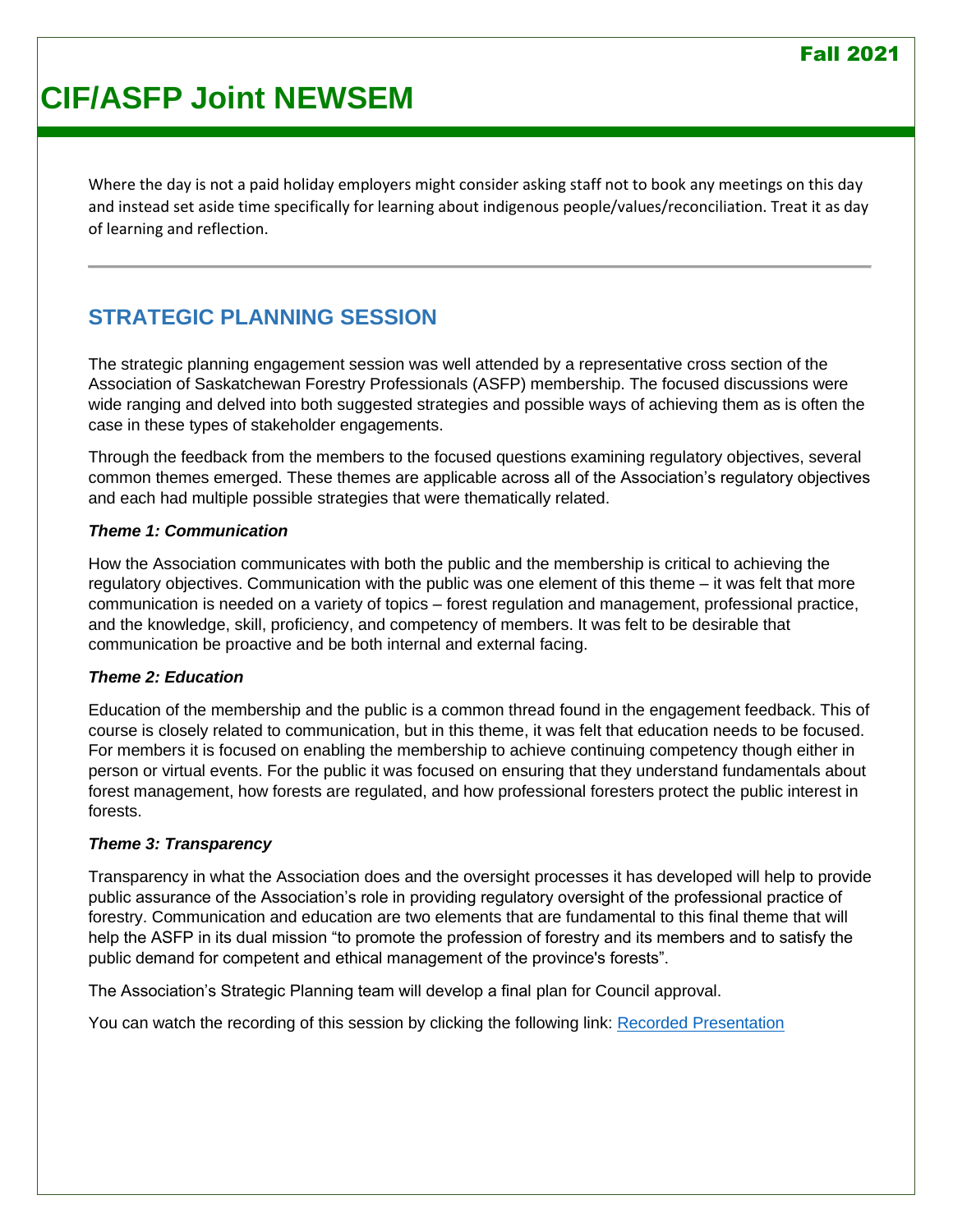## **ANDREA ATKINSON MEMORIAL SCHOLARSHIP**

The CIF-SK Section has approached the ASFP to join them in the development of an annual scholarship in honor of Andrea Atkinson for the value of \$1000.00.

The Andrea Atkinson Memorial Scholarship honours the legacy of Andrea Atkinson who dedicated her life's work to forestry in Saskatchewan through both her career and involvement in all the professional forestry related associations and activities in the province.

In 1979 Andrea graduated from the University of Toronto with a Bachelor of Science in Forestry. Soon after that Andrea and her husband Lee "temporarily" moved to Prince Albert, Saskatchewan where she was the first female forester hired in the province. Over the 38 years of her career in Saskatchewan, Andrea has been a trail blazer for women in forestry throughout Saskatchewan and has led the way for so many. Andrea oversaw the development and approval of the Forest Resources Management Act. She was also the advocate and developer of Forest Land Use Planning in the province and led the plan development for the Pasquia Porcupine, and northern forests like La Ronge. She had an ability to listen to all views, gaining respect from all she collaborated with and had a clear understanding of forest policy and legislation. Andrea enjoyed her profession in forestry and contributed to getting Saskatchewan Forestry on the map through not only her work but with her involvement in the Saskatchewan Canadian Institute of Forestry (CIF), Saskatchewan Forestry Association (SFA) and Association of Saskatchewan Forestry Professionals (ASFP).

Andrea's dedication, strength, knowledge, intelligence and great sense of humor gave her the ability to always be a leader who was professional, approaching work and life with grace, emotional intelligence and ethics. Her efforts and involvement were not about accolades or a goal to climb the ladder but for the benefit of forestry in the province, her fellow co-workers and the future.

This scholarship is intended to recognize a full-time post-secondary, female, mature student, enrolled in a recognized forest technician/technology program or forestry degree program, in year 2 or greater of that program, who has demonstrated both knowledge in forestry, professionalism and ethics, as well as community involvement.

The CIF-SK Section initiated a scholarship committee of which our ASFP member, Michelle Young has joined, representing the association. Details on submission requirements are still being worked out and will be finalized before April of 2022. The current plan is to award the scholarship in October of 2022.

The ASFP and CIF will each have 2 representatives that will adjudicate applications and select the scholarship recipient. The ASFP will seek expression of interest from members and determine the 2 representatives to be involved in the process at the next AGM.

April Lesko, CIF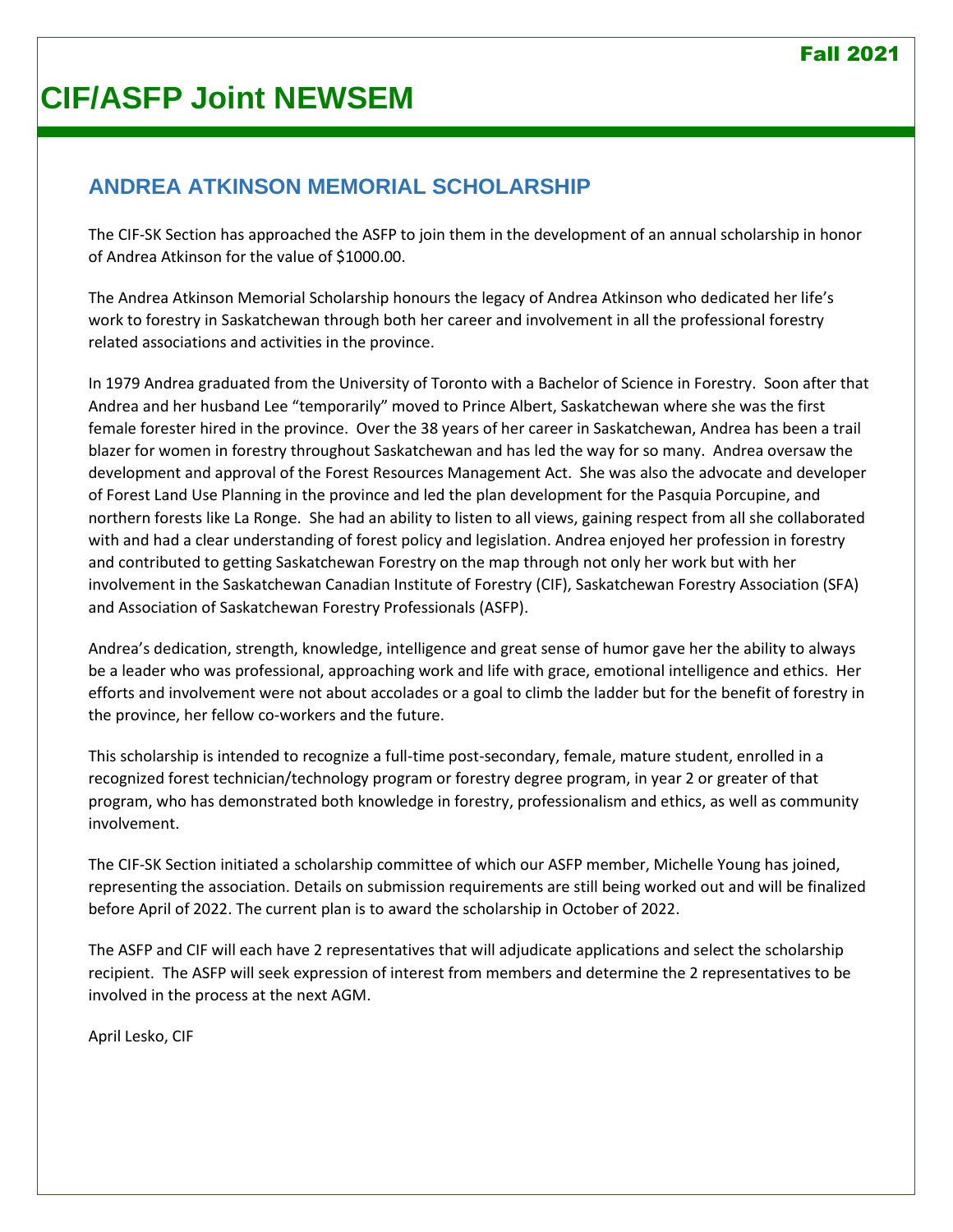## **CIF/ASFP Joint NEWSEM**

## **ASFP FEATURED ARTICLE:**

### LAWRENCE GAUDRY - HOW THE FORESTRY PROFESSION IS ONE FOR ALL

Check out the association's website to read a featured article on one of our members, Laundry Gaudry.

<https://www.asfp.ca/15-general/86>

#### **Lawrence Gaudry**



Forestry - Lawrence Gaudry

By Martin Charlton Communications

Lawrence Gaudry knew at a young age that he would one day pursue a career that involved him working outdoors.

## **SNAPSHOTS FROM THE FIELD**

Here is a neat photograph of a bear cub in a tree that one of our members, Rod Pshebnicki, encountered on the field. Can you spot it?

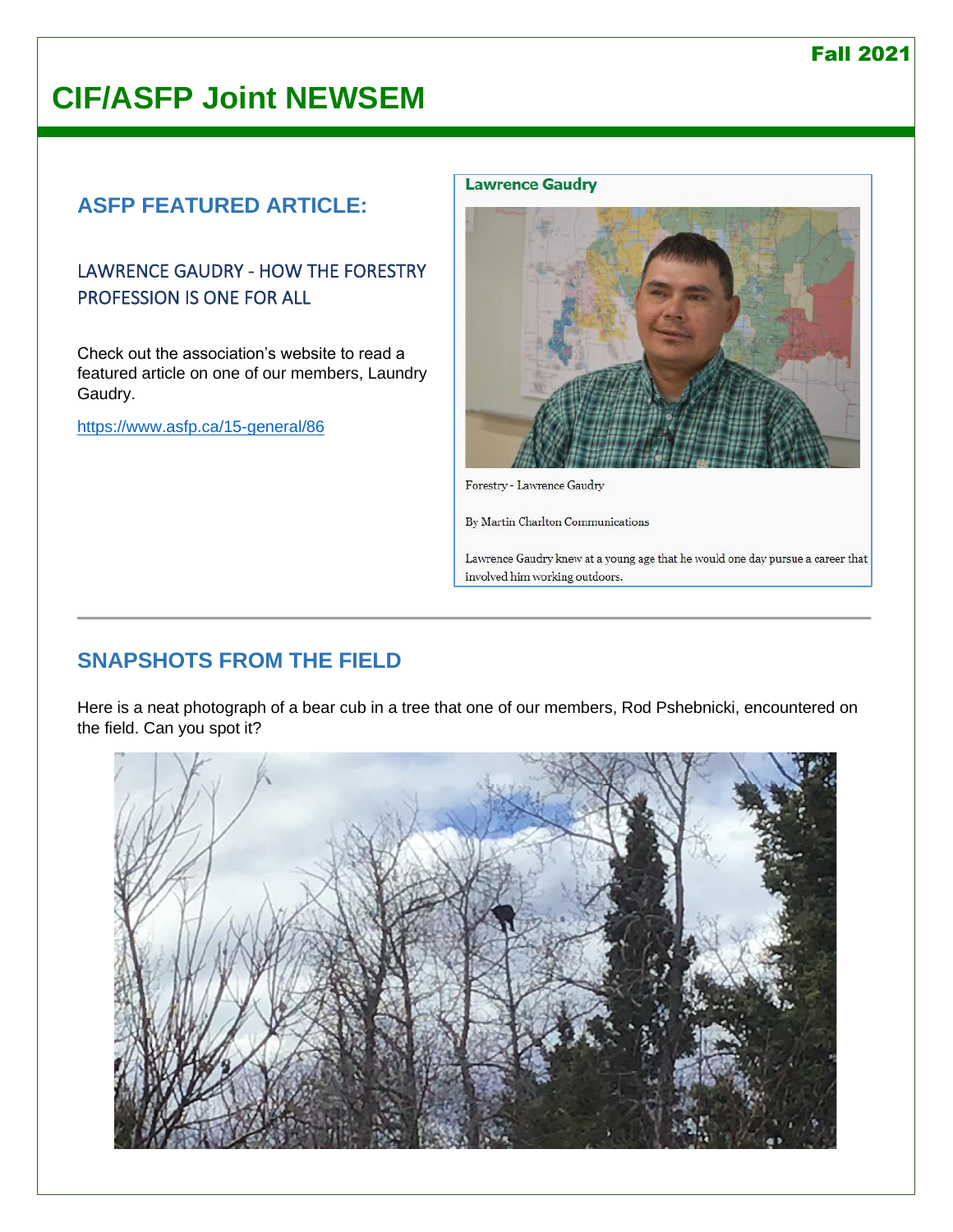## **EMPLOYMENT OPPORTUNITIES**

For a small charge, the ASFP distributes forestry or resource-based **Job Opportunities** via email to our members. In addition to this email, we are now posting job opportunities on our website. Check it out: [http://asfp.ca/job-centre.](http://asfp.ca/job-centre) If your company has a job opportunity and wants it viewed by our entire membership, contact the ASFP office at [registrar@asfp.ca.](mailto:registrar@asfp.ca)

### [JUMP START YOUR CAREER WITH](https://www.asfp.ca/job-centre/72-job-6) CARRIER!

Located at the heart of Saskatchewan's forest industry lies Carrier Forest Products Ltd. We are a family-owned company with a corporate culture built on hard work, ingenuity and collaboration. At the forefront of innovation, we are pioneering technological advances in one of Canada's most stable & grounded industries.

Based out of Prince Albert, Saskatchewan and under the direct supervision of the Woodlands Superintendent, the Woodlands Supervisor is responsible for the supervision of the harvesting and field operations for operations in Saskatchewan.

- Manage contractor safety, performance, and environmental leadership in the operations
- Plan and execute annual road, harvest and post-harvest programs
- Implements Log Quality program for Contractors
- Professional interaction with Government personnel and industry partners
- Other duties related to operations

Click on the link below for more information.

**Carrier** - Woodlands Supervisor.pdf

**How to Apply:**

**Applications will be accepted until September 30, 2021**.

Interested candidates may submit a cover letter and resume to [resumes@carrierforestproducts.ca](mailto:resumes@carrierforestproducts.ca) or fax: 250-563- 9371. We thank all those who apply, but only qualified applicants will be contacted. Salary is commensurate with experience.

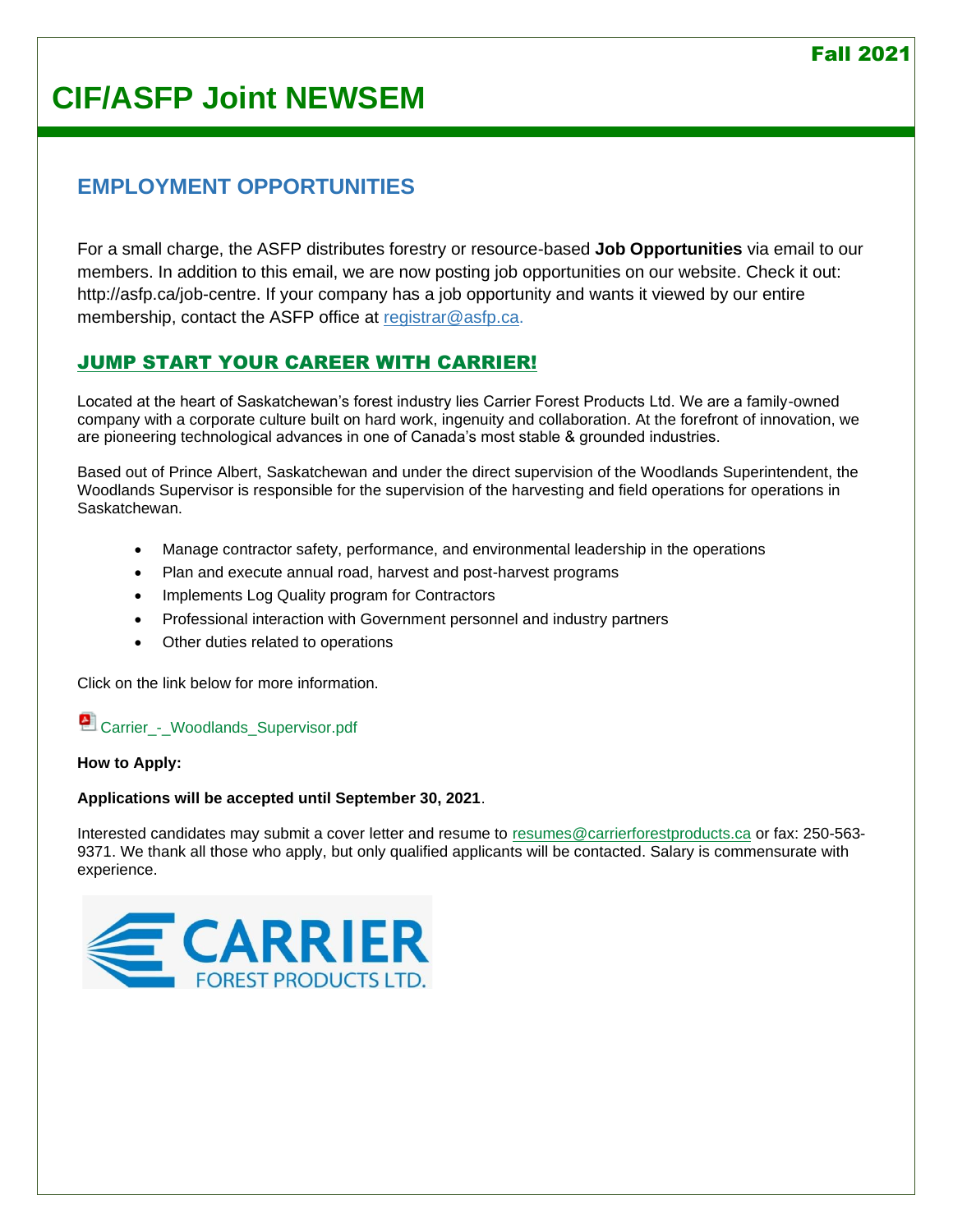### [LOOKING FOR A CAREER WITH PURPOSE AND PASSION?](https://www.asfp.ca/job-centre/71-job-1)

The Ministry of Environment has a challenging and rewarding opportunity as the **Branch Performance Analyst** within the **Planning, Policy and Protection Unit** in the **Forest Service Branch** located in **Prince Albert**. The Branch Performance Analyst will be a part of our Branch Performance and Forest Licensing team that is responsible for internal systems functions as well as proponent forest licensing functions, supporting the sustainable development of Saskatchewan's forests.

For more information see the link below

 $\blacksquare$  [Min\\_of\\_Env\\_-\\_Branch\\_Performance\\_Analyst.pdf](https://www.asfp.ca/images/Job_Postings/J21-026_-_Min_of_Env_-_Branch_Performance_Analyst.pdf)

**Closing Date: Tuesday, September 14, 2021.**

#### [EXPLORE YOUR FUTURE WITH THE MINISTRY OF ENVIRONMENT](https://www.asfp.ca/job-centre/43-job-5)

Are you a proactive, self-directed, analytical individual with the ability to work successfully in a team environment? Do you have a desire to foster a positive health and safety culture, and an interest in increasing your technical knowledge related to the Forestry industry? The Saskatchewan Ministry of Environment has an exciting opportunity in the Forest Service Branch located in **Meadow Lake**.

As a **Forest Ecosystems Protection Technician**, you will support the sustainable growth of Saskatchewan's forest sector by implementing policy and procedural changes that ensure forest operational planning and compliance programs which support the Ministry's results-based, service-oriented, regulatory approach to attaining desired forest management outcomes.

For more information see the link below

#### Min\_of\_Env - Forest Ecosystem\_Technician.pdf

#### **Closing Date: Tuesday, September 21, 2021.**

The Ministry of Environment takes a team-based approach to protecting Saskatchewan's environment for the wellbeing of the province, its people and its future. We use science-based solutions and environmental laws to help safeguard communities, and to protect our air, land, water and habitat. We are committed to high citizen and client satisfaction through workplace excellence, continuous improvement and innovation. Our leaders demonstrate the Government of Saskatchewan's commitment to ensuring workplace health and safety.

To learn more about the Ministry of Environment, click [here.](https://www.saskatchewan.ca/government/government-structure/ministries/environment)

*The Government of Saskatchewan offers a wide range of careers with purpose and passion. Our people enjoy an enviable work/life balance in an environment that supports creativity, innovation and diversity while providing learning and career development opportunities. We're helping make Saskatchewan the best place to live, work and raise our families, by building the best public service in Canada. Join the team!*

**For more information on this and other opportunities in the public service, visit saskatchewan.ca/careers**

**Toll free 1-866-319-5999**

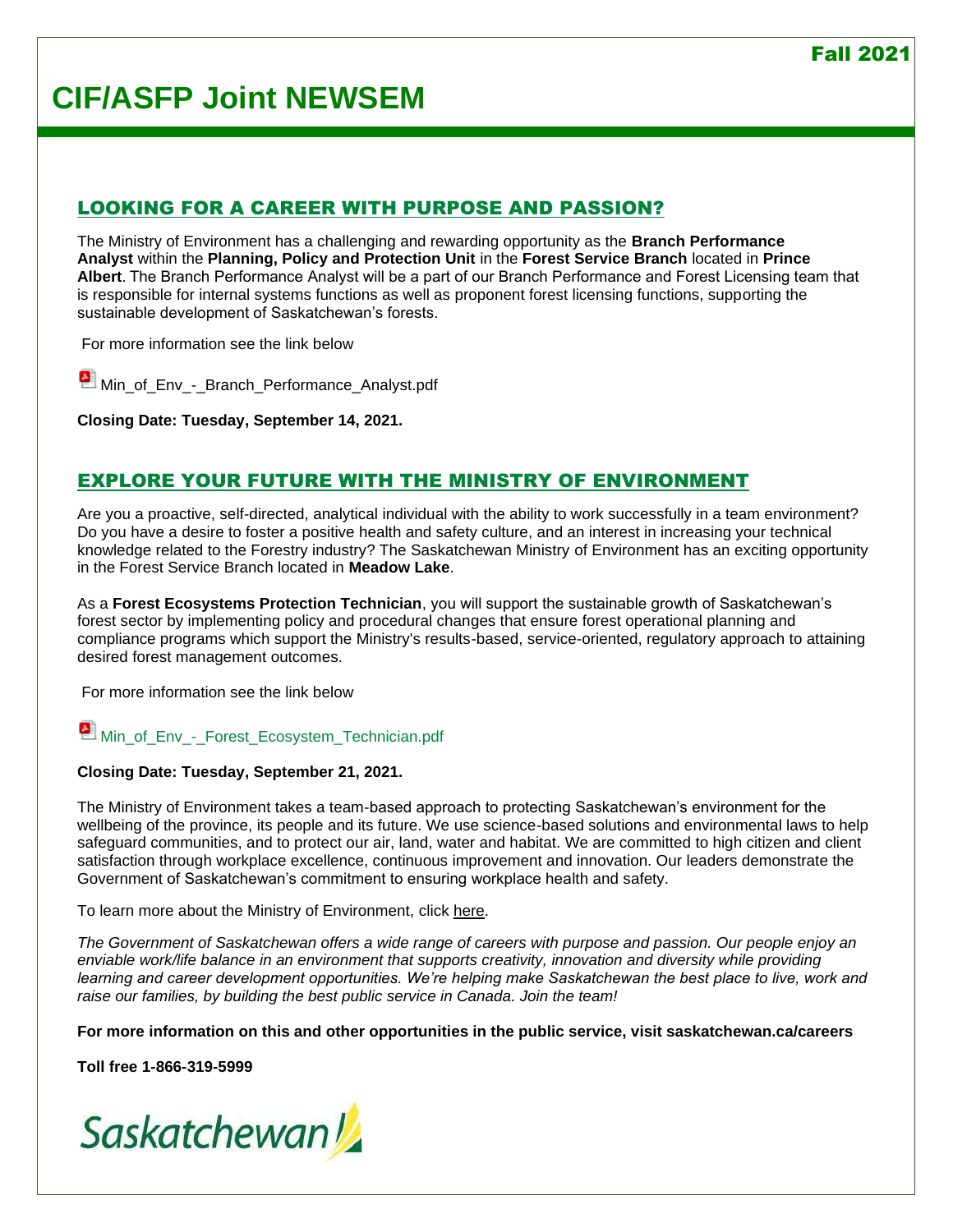### [EXCITING CAREER OPPORTUNITY WITH MANITOBA AGRICULTURE AND](https://www.asfp.ca/job-centre/70-job-4)  [RESOURCE DEVELOPMENT](https://www.asfp.ca/job-centre/70-job-4)

Looking for an exciting new career? Join Manitoba Agriculture and Resource Development!

They are looking for a **Regional Forester.**

#### **Regional Forester**

Regular/Full-Time Manitoba Agriculture and Resource Development Swan River, Manitoba Advertisement Number: 38076 Salary Range: \$70,811.00 - \$89,405.00 per year **Closing Date: September 27, 2021**

Reporting directly to the Manager of Forest Services, the Regional Forester is responsible for the development and implementation of regional forest management programs. Responsibilities also include program administration, staff supervision, resource allocation and planning, policy implementation, budget planning as well as representing departmental forestry interests on the Region's Integrated Resource Management Team.

The Manitoba government recognizes the importance of building an exemplary public service reflective of the citizens it serves, where diverse abilities, backgrounds, cultures, identities, languages and perspectives drives a high standard of service and innovation. The Manitoba government supports equitable employment practices and promotes representation of designated groups (women, Indigenous people, persons with disabilities, visible minorities).

The Manitoba government has a comprehensive benefits package which includes extended health care, health spending account, dental care, vision care, long term disability insurance, group life insurance, maternity/paternity leave, family related leave, and a defined pension plan (some pension plans allow for portability between the Civil Service Superannuation Board and employers).

You can find the full job posting in the link below:

[Govt\\_Manitoba\\_-\\_Regional\\_Forester.pdf](https://www.asfp.ca/images/Job_Postings/J21-023_-_Govt_Manitoba_-_Regional_Forester.pdf)

**APPLY TO:** Advertisement No. 38076 Service Centre 4 Human Resource Services 600-259 Portage Avenue Winnipeg, MB. R3B 2A9 Phone: 204-945-7518 Fax: 204-945-0601 Email: [govjobs@gov.mb.ca](mailto:govjobs@gov.mb.ca)

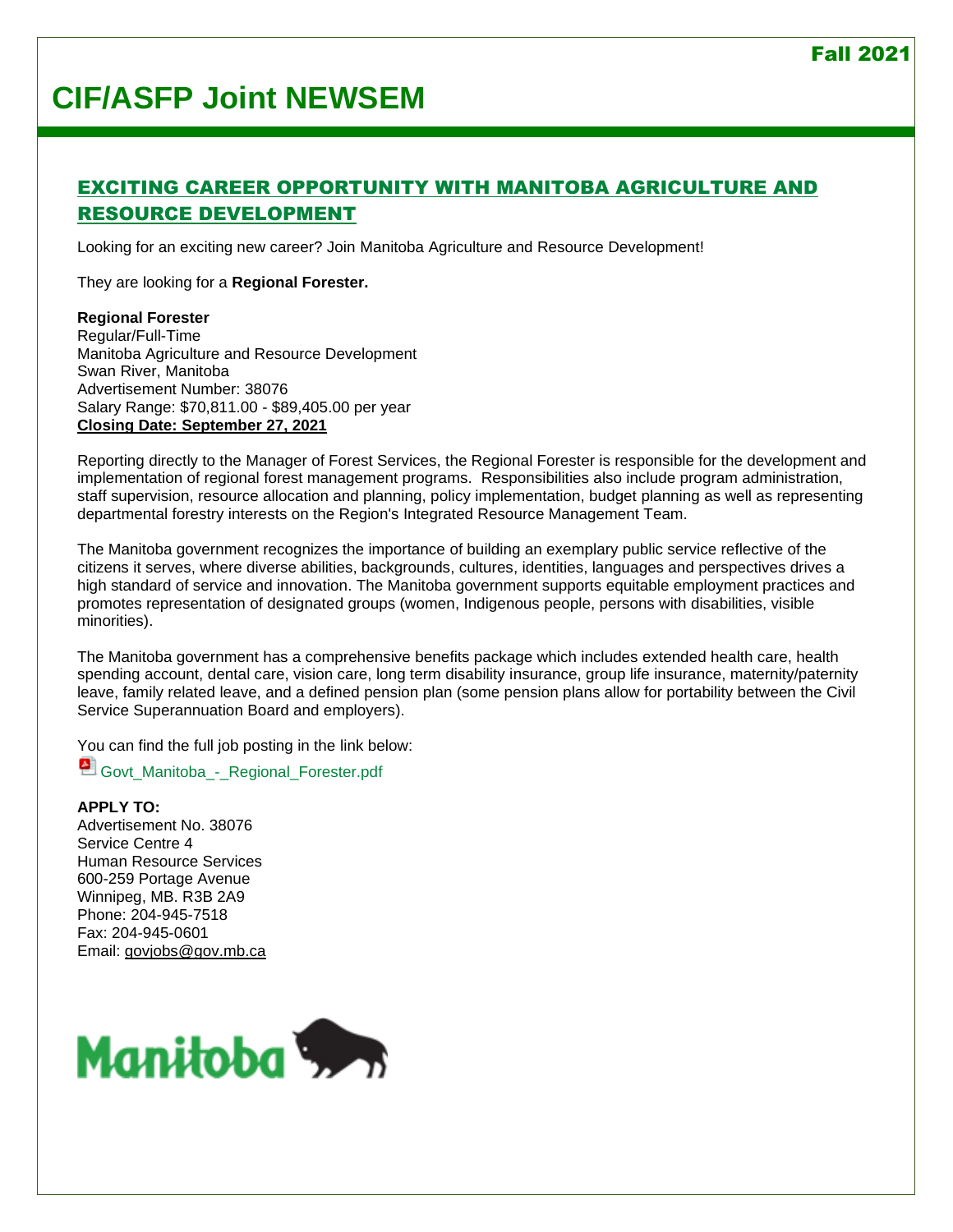## **CONTINUING EDUCATION, WORKSHOPS, PRESENTATIONS, EVENTS**

• **CIF E-Lectures** – What's scheduled in the next few weeks? Missed a Lecture? Just visit<https://www.cif-ifc.org/e-lectures/> *Please note that previous CIF e-lectures are only available to CIF members.*

#### • **CONTINUING EDUCATION - FUTURE OF THE FORESTRY PROGRAM AT THE U OF A**

Nadir Erbilgin (chair of the Department of Renewable Resources) gave a vision seminar on the future of the forestry program at the U of A on September 2. The seminar was available via Zoom. Future seminars will focus on forestry education, tree breeding and forest policy in Canada. The UoA School of Forest Science and Management is interested in reaching out to professional in Sasktchewan.

Please contact [registrar@asfp.ca](mailto:registrar@asfp.ca) if you are interested in the future seminars (UoA will send ASFP seminar invites which can be passed along).

#### • **UNIVERSITY OF VICTORIA PROFESSIONAL SPECIALIZATION CERTIFICATE IN ECOLOGICAL RESTORATION**

This four course professional certificate provides advanced training for those working in landscape architecture, landscape design and management, forestry, agrology, biology, mining, ecological restoration, and environmental practice.

The ER program is offered **online** so you can meet your annual professional development requirements on your own schedule. Sign up for one course or the entire certificate!

[http://continuingstudies.uvic.ca/science-and-ecological-restoration/programs/ecological-restoration](http://continuingstudies.uvic.ca/science-and-ecological-restoration/programs/ecological-restoration-professional-specialization-certificate)[professional-specialization-certificate](http://continuingstudies.uvic.ca/science-and-ecological-restoration/programs/ecological-restoration-professional-specialization-certificate)

#### **Upcoming ER Program courses:**

**ER 501: Design Principles for Natural Processes**

**Dates: September 8 to December 4, 2021; tuition \$795; online delivery**

**ER 502: Ecosystem Design through Propagation of Native Plants**

**Dates: January 10 to April 7, 2022; tuition \$795; online delivery**

To register for a course or apply for the program, use the online application form which can be found at: [http://continuingstudies.uvic.ca/science-and-ecological-restoration/programs/ecological-restoration](http://continuingstudies.uvic.ca/science-and-ecological-restoration/programs/ecological-restoration-professional-specialization-certificate)[professional-specialization-certificate](http://continuingstudies.uvic.ca/science-and-ecological-restoration/programs/ecological-restoration-professional-specialization-certificate)

#### **Or, contact the program office at [ecorestoration@uvic.ca](mailto:ecorestoration@uvic.ca)**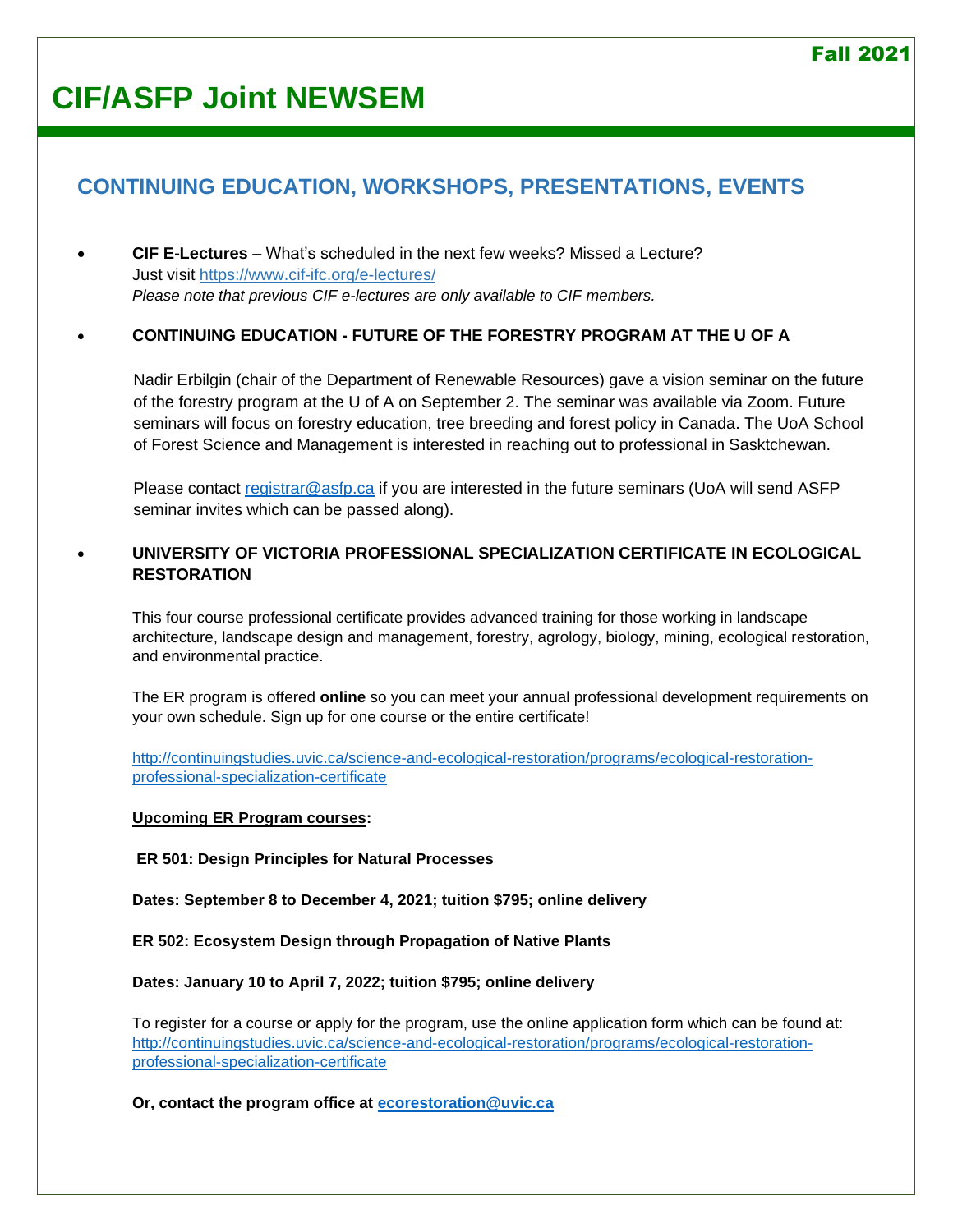**You might also be interested in other programs:**

#### **RESTORATION OF NATURAL SYSTEMS CERTIFICATE (Diploma option also available)**

This dynamic, interdisciplinary non-credit program provides comprehensive knowledge and skills to those interested in the rapidly emerging field of ecological restoration. By the end of this program you will be able to design and evaluate restoration projects in a broad range of subject areas, interpret technical reports, apply research methodologies, use current mapping and sampling technologies, identify and understand decisions and policies governing restoration work. **To find out more about programs and courses contact the program office at [ecorestoration@uvic.ca](mailto:ecorestoration@uvic.ca) or visit the webpages: [https://continuingstudies.uvic.ca/science-and-ecological-restoration/programs/ecological](https://continuingstudies.uvic.ca/science-and-ecological-restoration/programs/ecological-restoration)[restoration](https://continuingstudies.uvic.ca/science-and-ecological-restoration/programs/ecological-restoration)**

#### • **PROJECT LEARNING TREE CANADA'S GREEN MENTOR PROGRAM IS RECRUITING MENTORS!**

Project Learning Tree Canada's Green Mentor program is recruiting mentors! They are currently recruiting for their September 2021 National Cohort for the [PLT Canada Green Mentor](https://pltcanada.org/en/green-jobs/mentorship-program-for-youth-in-forest-conservation/) program and they need you and your professional association members to join in. Becoming a mentor has a long list of benefits including building confidence, leadership and coaching skills, communication, and sharing the knowledge that your professional association members are learning while working in the forest and conservation sector. It's also an opportunity to connect with the next generation and succession planning.

*"My mentee is a passionate woman who became a source of motivation for myself during our calls and beyond… She reminds me of some of my past experiences that were decisive in becoming who I am nowadays and has helped shed light on some of my own reflections." - Étienne Vézina, Manager of Forestry and Certification, and [mentor from Resolute FP.](https://pltcanada.org/en/pltcanadas-mentorship-program-can-transform-lives/)* 

PLT Canada's Green Mentor program provides training to mentors and mentees to ensure that the 6-month program is a beneficial experience for both. They are looking for mentors with at least 3 years of professional experience who can provide 2-3 hours per month over 6 months, and contribute to building the green pathway of youth under 30 years old across Canada. This is your opportunity to share your passion and knowledge and bring in diverse youth into the field. If you are looking to build leadership skills, this is the perfect program for you.

For more information on PLT Canada's Green Mentor program and to apply to be a mentor [click here.](https://pltcanada.org/en/i-want-to-be-a-mentor/) You can also contact Maria Chiarella at [Maria.Chiarella@forests.org](mailto:Maria.Chiarella@forests.org) for more information about the program and how to get involved.

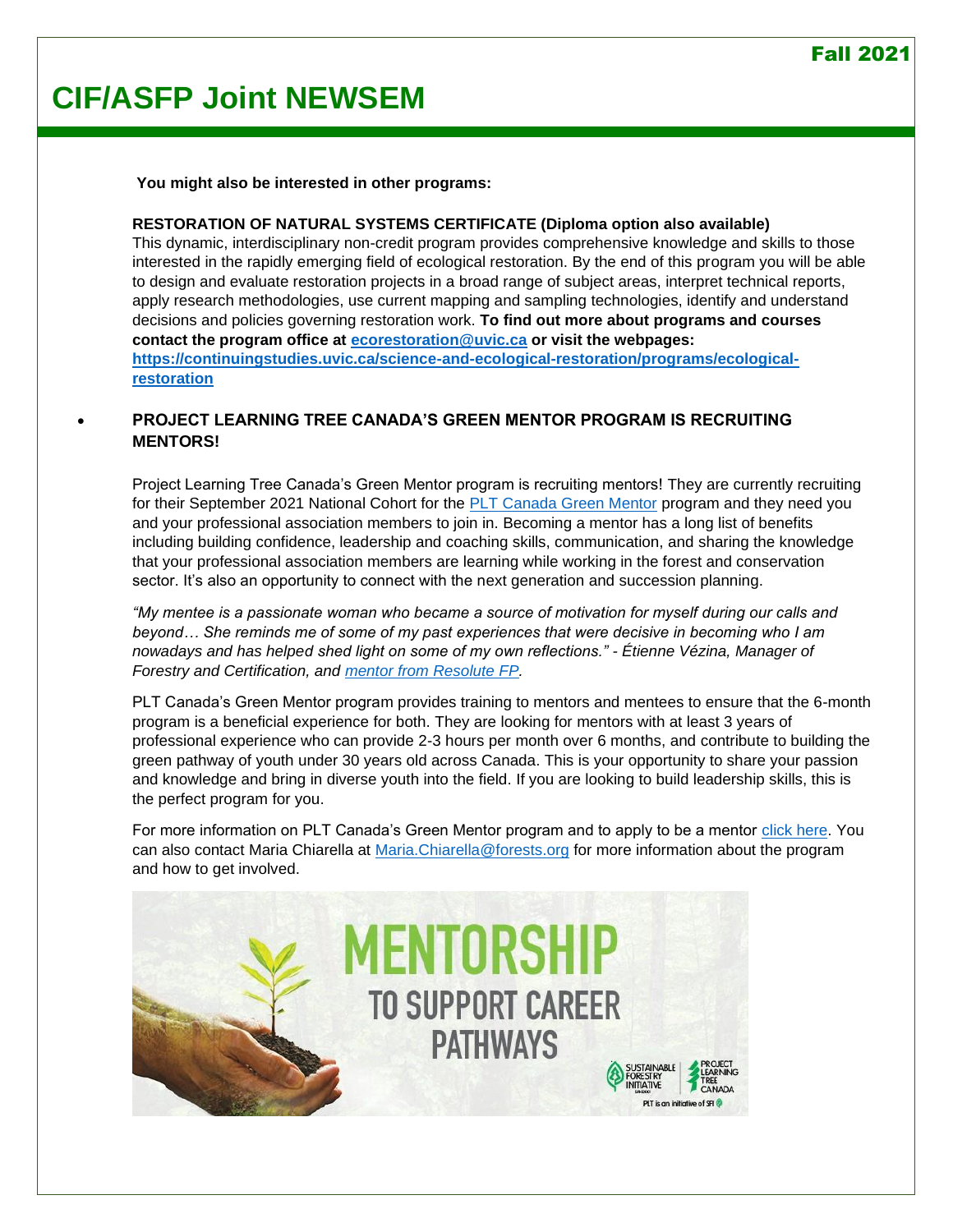## **CIF/ASFP Joint NEWSEM**

#### • **International Association for Public Participation**

IAP2 carries out its mission to advance and extend the practice of public participation by organizing and conducting professional development activities to serve the learning needs of members.

A few courses are available online at<https://www.iap2.org/page/training>

#### • **Social License to Operate: Social Acceptability for Resource Development**

Discover how Resource Developers can Effectively Engage Host Communities around their Projects.

Investors and regulators of resource development projects see broad community support as a key metric in project evaluation.

As a result, it is becoming increasingly common for communities affected by resource development projects to inform the company's strategy and operations.

Hear from Robert Cole, the Director of Communities at EEM Inc. as he provides an overview of social acceptability in the resource development sector and practical advice for forging consensus between developers and host-communities. During this 60-minute webinar, you'll learn:

Understand why host communities are increasingly more in control of resource development

Explore the regulatory and standards framework around community and aboriginal engagement in resource projects

Discover a practical approach for resource developers looking to effectively engage host communities around their projects

#### **This free webinar is designed for:**

Community relations personnel working for companies in the resource development space

Academics researching issues of social license to operate

Individuals looking to build a career in community relations

View the recording here:

[Social License to Operate: Social Acceptability for Resource Development -](https://eco.ca/online-learning/social-license-to-operate-social-acceptability-for-resource-development/) ECO Canada

#### • **Social License to Operate: Social Acceptability for Resource Development**

Statistics Canada is committed to providing community leaders, storytellers and decision makers with timely and relevant data to engage in meaningful discussions and reflect on the progress made towards achieving a safer, cleaner and healthier environment for all Canadians.

To celebrate [Canadian Environment Week](https://www.canada.ca/en/environment-climate-change/services/canadian-environment-week.html) from May 30<sup>th</sup> to June 5<sup>th</sup>, 2021, with Clean Air Day on June 2<sup>nd</sup> and World Environment Day on June  $5<sup>th</sup>$ , we wanted to bring to your attention some of our currently available data.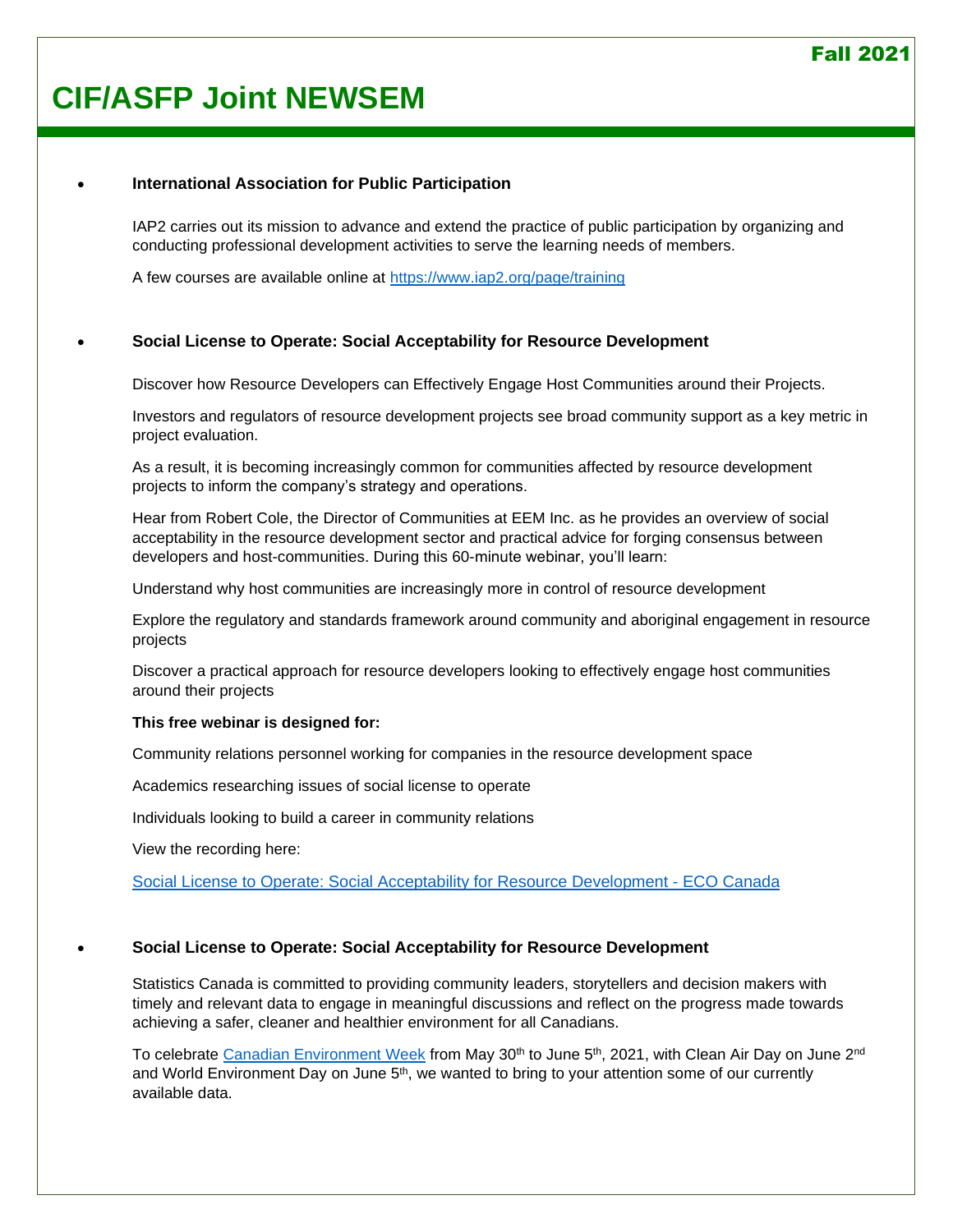## **CIF/ASFP Joint NEWSEM**

The following releases shed light on core environmental issues, such as clean technology, waste diversion, greenhouse gas emissions and energy use, and natural resources.

We look forward to working with your organization on future endeavors, such as the Census of the Environment.

#### **Clean technology**

- [United States remains by far Canada's principal trading partner for environmental and clean](https://www150.statcan.gc.ca/n1/daily-quotidien/210413/dq210413e-eng.htm)  [technology products in 2019](https://www150.statcan.gc.ca/n1/daily-quotidien/210413/dq210413e-eng.htm)
- Average annual salaries in the environmental and clean technology sector are typically higher than [the average salary in the Canadian economy, 2019](https://www150.statcan.gc.ca/n1/daily-quotidien/210326/dq210326e-eng.htm)
- [Environmental and clean technology products sector grew at twice the pace as the total economy](https://www150.statcan.gc.ca/n1/daily-quotidien/201218/dq201218d-eng.htm)  [in 2019](https://www150.statcan.gc.ca/n1/daily-quotidien/201218/dq201218d-eng.htm)
- [Survey of Environmental Goods and Services](https://www150.statcan.gc.ca/n1/daily-quotidien/210505/dq210505b-eng.htm)

#### **Waste diversion**

- [Waste management industry: Waste disposal, 2018](https://www150.statcan.gc.ca/n1/daily-quotidien/200709/dq200709e-eng.htm)
- [Waste Management Industry Survey: Business and government sectors, 2018](https://www150.statcan.gc.ca/n1/daily-quotidien/210308/dq210308d-eng.htm)

#### **Greenhouse gas emissions and energy use**

- [Canadian System of Environmental–Economic Accounts: Energy use and greenhouse gas](https://www150.statcan.gc.ca/n1/daily-quotidien/210326/dq210326d-eng.htm)  [emissions 2018.](https://www150.statcan.gc.ca/n1/daily-quotidien/210326/dq210326d-eng.htm)
- [Interactive tool for GHG emissions](https://www150.statcan.gc.ca/n1/pub/71-607-x/71-607-x2020008-eng.htm)
- [Interactive tool for energy use](https://www150.statcan.gc.ca/n1/pub/71-607-x/71-607-x2020022-eng.htm)
- [Environment Fact Sheets: British Columbia's forest fires, 2018](https://www150.statcan.gc.ca/n1/daily-quotidien/190529/dq190529e-eng.htm)

#### **Environmental protection and behaviours**

- New: [Households and the Environment Survey, 2019](https://www150.statcan.gc.ca/n1/daily-quotidien/210601/dq210601c-eng.htm)
- [Environmental protection expenditures by businesses, 2018](https://www150.statcan.gc.ca/n1/daily-quotidien/210126/dq210126b-eng.htm)

#### **Natural resources**

- [Canada's natural resource wealth, 2017](https://www150.statcan.gc.ca/n1/daily-quotidien/190410/dq190410d-eng.htm)
- [Canada's Quarterly Natural Resource Wealth](https://www150.statcan.gc.ca/n1/pub/16-002-x/2017001/article/14825-eng.htm)